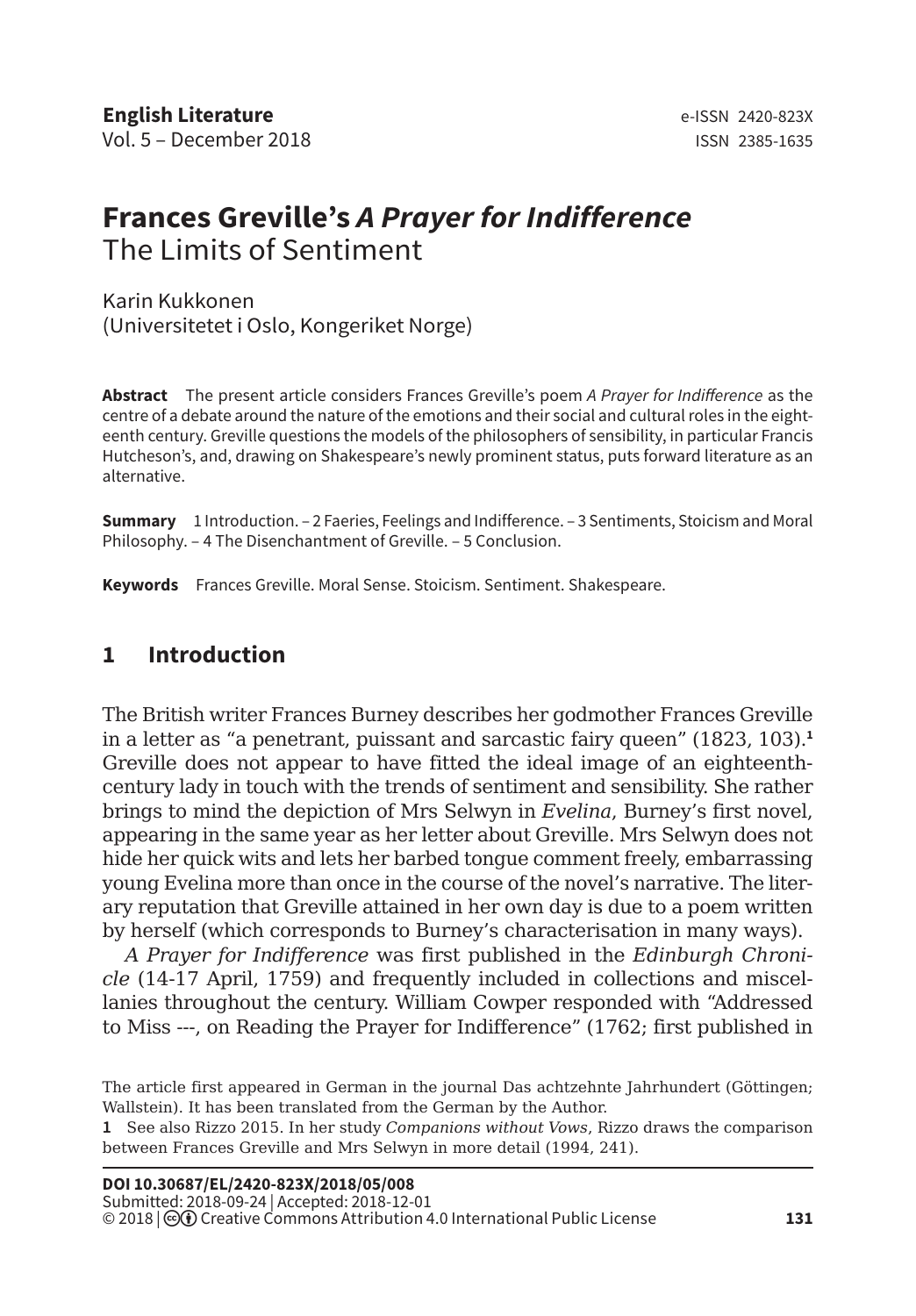1814) while Hannah More criticised Greville with her poem "Sensibility: An Epistle to the Honourable Mrs Bocaswen" (1781), as did Helen Maria Williams in "To Sensibility" (1786). Throughout the eighteenth century, Greville's *Prayer for Indifference* remained one of the clearest rejections of the cult of sensibility, and the text with which the champions of sentiment felt the need to engage.**<sup>2</sup>** While it is conventionally women who are seen as particular attuned to feelings, also men can excel in the eighteenth-century understanding of 'sentiment' and 'sensibility' (one need only think of *Tristram Shandy*, *David Simple* and *The Man of Feeling*). This particular conceptualisation of feeling, however, links to reason and the social order, and thereby, ensures that male characters and authors are not subsumed under a female category (see Spacks 2001, 257 ff.). Greville's "A Prayer for Indifference" shows the limits of sentiment as the speaker of the poem steps out of role prescribed for women and refuses to accept the authority of her feelings any longer. She calls on Shakespeare's Oberon and develops an alternative female model of feelings to the contemporary constellation of sentiment, virtue and public weal.

## **2 Faeries, Feelings and Indifference**

Oh! haste to shed the sovereign balm, My shattered nerves new-string; And for my guest, serenely calm, The Nymph Indifference bring. (Greville 1989, ll. 33-6)

The speaker of Greville's poem calls upon the faerie king Oberon and begs him for a magic potion. Yet while the potion in Shakespeare's *Midsummer Night's Dream* (1600) gives Puck the opportunity to play fast and loose with the feelings of Titania and the four young Athenians, leading to all kinds of confusions and difficulties, in Greville's poem, the gift from the faerie signifies the release from throes of passion and feeling.

I ask no kind return in love, No tempting charm to please; Far from the heart such gifts remove That sighs for peace and ease. (ll. 17-20)

Furthermore, Greville comments on the 'heart', the main organ of sensibility, as follows:

**<sup>2</sup>** A similarly critical treatment is presented by Ann Yearley in "To Indifference" (1787). More complete lists of poems responding to Greville's *Prayer for Indifference* can be found in Grundy 1988, 15-16, and Rizzo 1994, 371 fn. 9).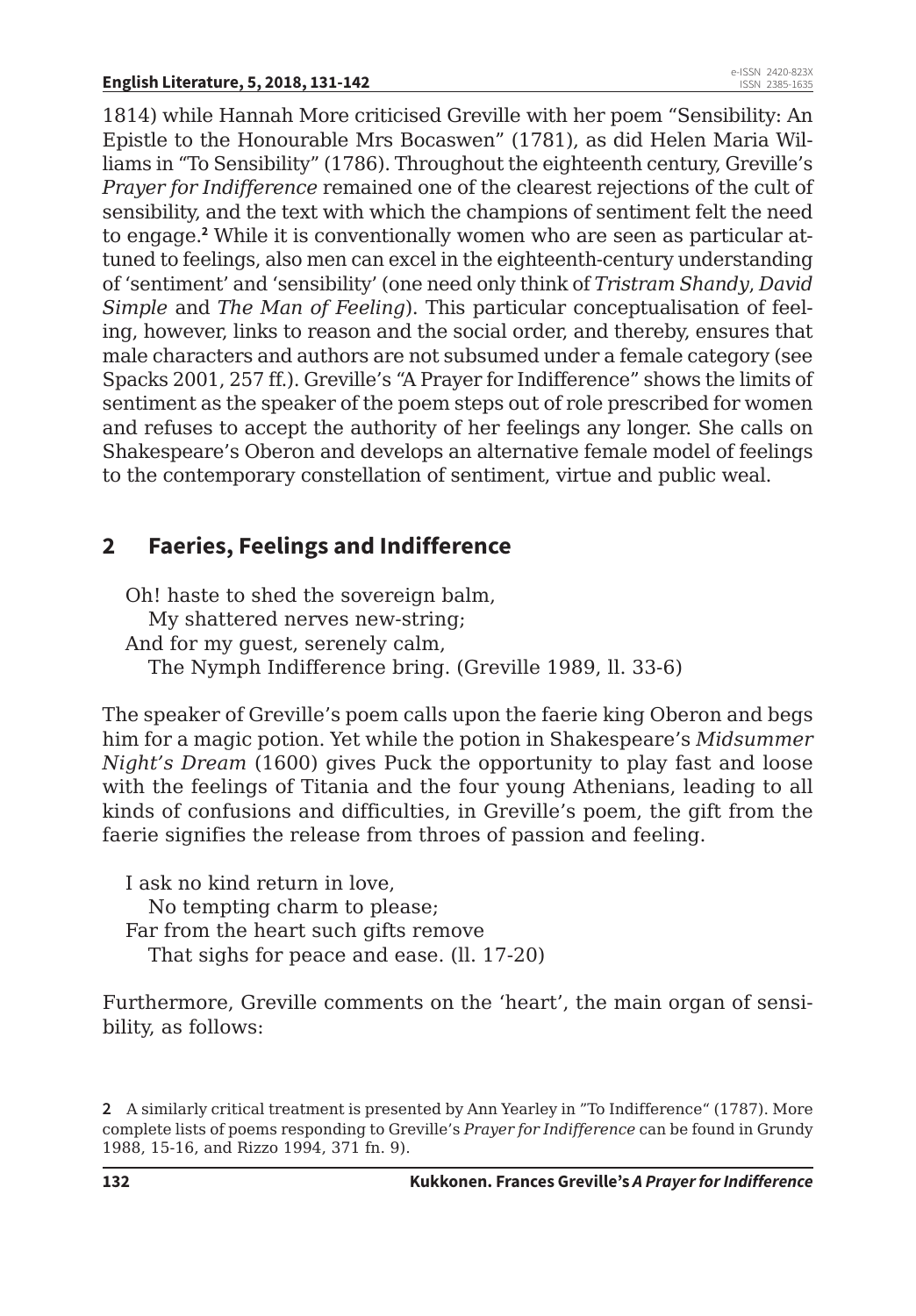#### **English Literature, 5, 2018, 131-142**

Nor ease nor peace that heart can know That, like the needle true, Turns at any touch of joy or woe, But turning, trembles, too. (ll. 21-4)

Like the needle of a compass, the heart indicates feelings "of joy or woe", but, because the sentimental heart gives access to these feelings, it also leads to unrest. The sentimental heart in Greville's *Prayer for Indifference* constantly moves between 'joy' and 'woe', 'bliss' and 'agony', 'pleasure' and 'pain'. In the stanzas treating the matter of the heart, Greville jumps between positive and negative feelings with her choice of words, negations arranged in chiastic fashion and fully-fledged figures of chiasms. The heart of Greville's speaker does not get to rest and threatens to explode the eighteenth-century culture of sentiment (according to which, as we shall see in a moment, feelings can be cultivated and put to social use). This does not mean that Greville veers to excess. Rather, she presents an ideal vision of an *un*feeling subject in the second half of the poem:

The tears, which pity taught to flow, My eyes shall then disown; The heart, that throbbed at others' woe, Shall then scarce feel its own. (ll. 41-4)

In the moral philosophy of the eighteenth century, 'pity' and 'sympathy' play a central role as the expression of social connections and links. The emotions as 'passions', for example in Thomas Hobbes or in Bernard Mandeville, drive the subject to action without thought and often lead to the reckless pursuit of individual benefits, and are distinctly different from the emotions as 'sentiments' as conceptualised later in the eighteenth century. For the Earl of Shaftesbury, emotions as sentiments are the expression of the larger positive nature of man. For Francis Hutcheson, they are part of the 'moral sense', which works as a kind of social perception and then turns into the basis of all social and economic interaction in Adam Smith.**<sup>3</sup>**

Greville's vision of 'Indifference' certainly does not want to return to the 'passions', but it criticises the notion of 'sensibility', exactly because this philosophy also appears to surrender the subject to painful experiences just as much as the previous mechanistic view. Indeed, she distances herself so far from the sentimental signifiers in the final verse of the stanza above that she does not even mention 'heart' and 'woe', but rather retreats to neutral references back to the beginning of the stanza with

**<sup>3</sup>** See Mullan 1988 and Barker-Benfield 1992 for larger overviews on 'sentiment' and its philosophical and cultural implications.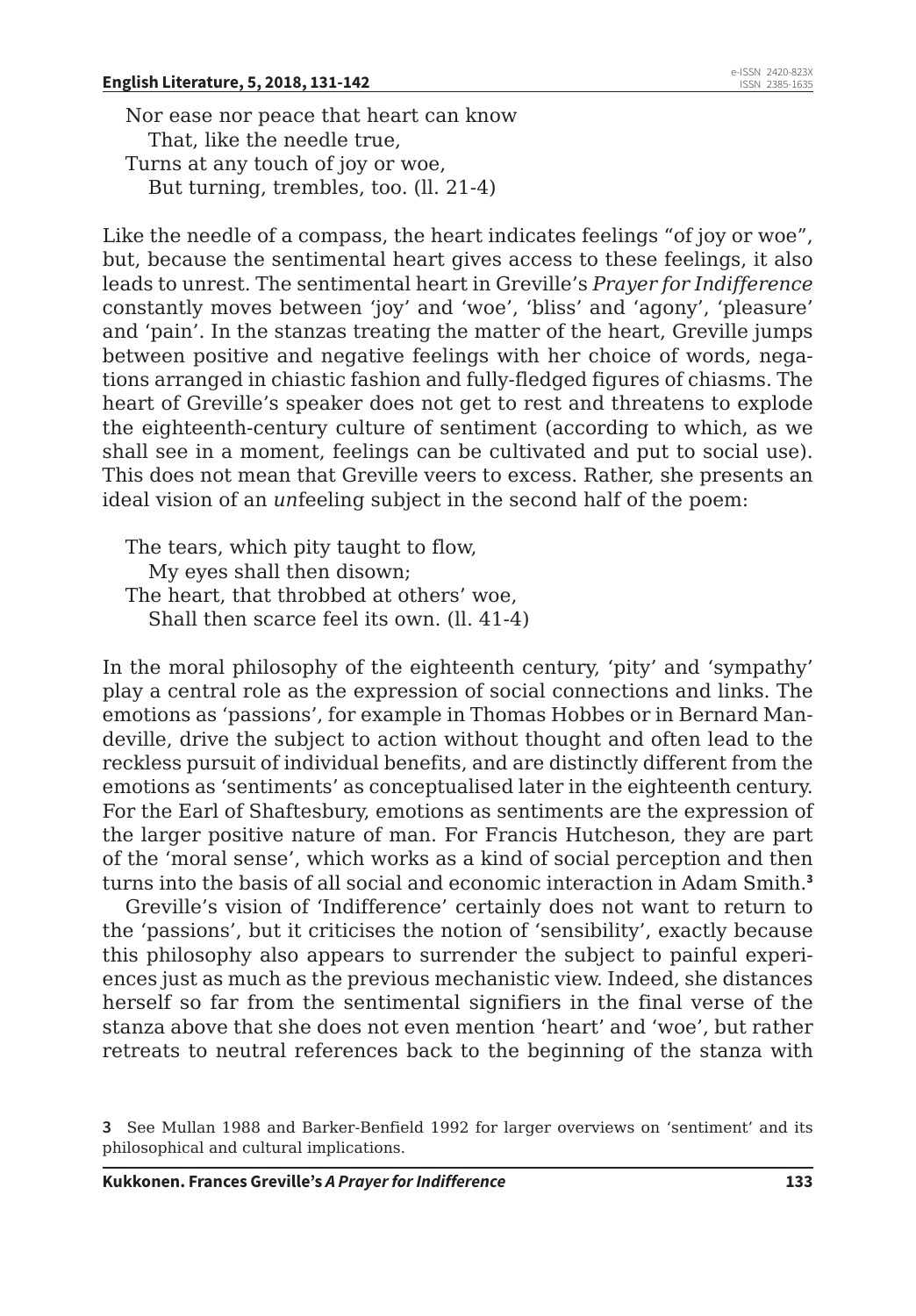"its own". Greville is quite aware that her attack on the moral philosophy of sentiment is not likely to meet with great approval, and she ends the poem with the words "Half-pleased, contented I will be | Contented, half to please" (ll. 63-4).

### **3 Sentiments, Stoicism and Moral Philosophy**

What exactly is this 'Indifference' that the poem's speaker hopes for? The definitions in Samuel Johnson's *Dictionary of the English Language* range from 'neutrality' and 'impartiality' (referenced through the disinterested approach to sensory perceptions recommended by John Locke in his *Essay Concerning Human Understanding*) all the way to 'negligence'. 'Indifference' seems to have a relatively neutral meaning in everyday usage. In the context of moral philosophy, however, it refers to a rather negative quality. The response poems to Greville demonstrate this clearly.

After "Miss ---", Cowper's addressee, has read Greville's poem, the speaker of Cowper's poem invites her to speak the counter-prayer together with him. This gesture shows the social and religious relevance of the rejection of 'indifference':

'Tis woven in the world's great plan, And fixed by Heav'n's decree, That all the true delights of man Should spring from *Sympathy*. (Cowper 1980, ll. 45-8)

Rejecting feelings would mean rejecting the plan of creation that underlies the world view of the eighteenth century (most prominently articulated in Alexander Pope's *Essay on Man*). If we could get rid of feelings, Cowper argues, we would not only avoid negative feelings but also destroy the cohesion of marriage and society and foil the inspiration that underlies the arts.

Hannah More's "Sensibility" is even more outspoken: if Greville's "Prayer" should be heard, she would not be able to write a poem such as this, because it builds on feelings (and thereby stages a paradox) (see also McGann 1996, 51). After all, as also Helen Maria Williams underlines in her poem "To Sensibility", Greville would relinquish also the positive aspects of sensibility if she were to say goodbye to feelings forever.

That envied ease thy heart would prove Were sure too dearly bought With friendship, sympathy, and love And every finer thought. (Williams 1786, ll. 81-4)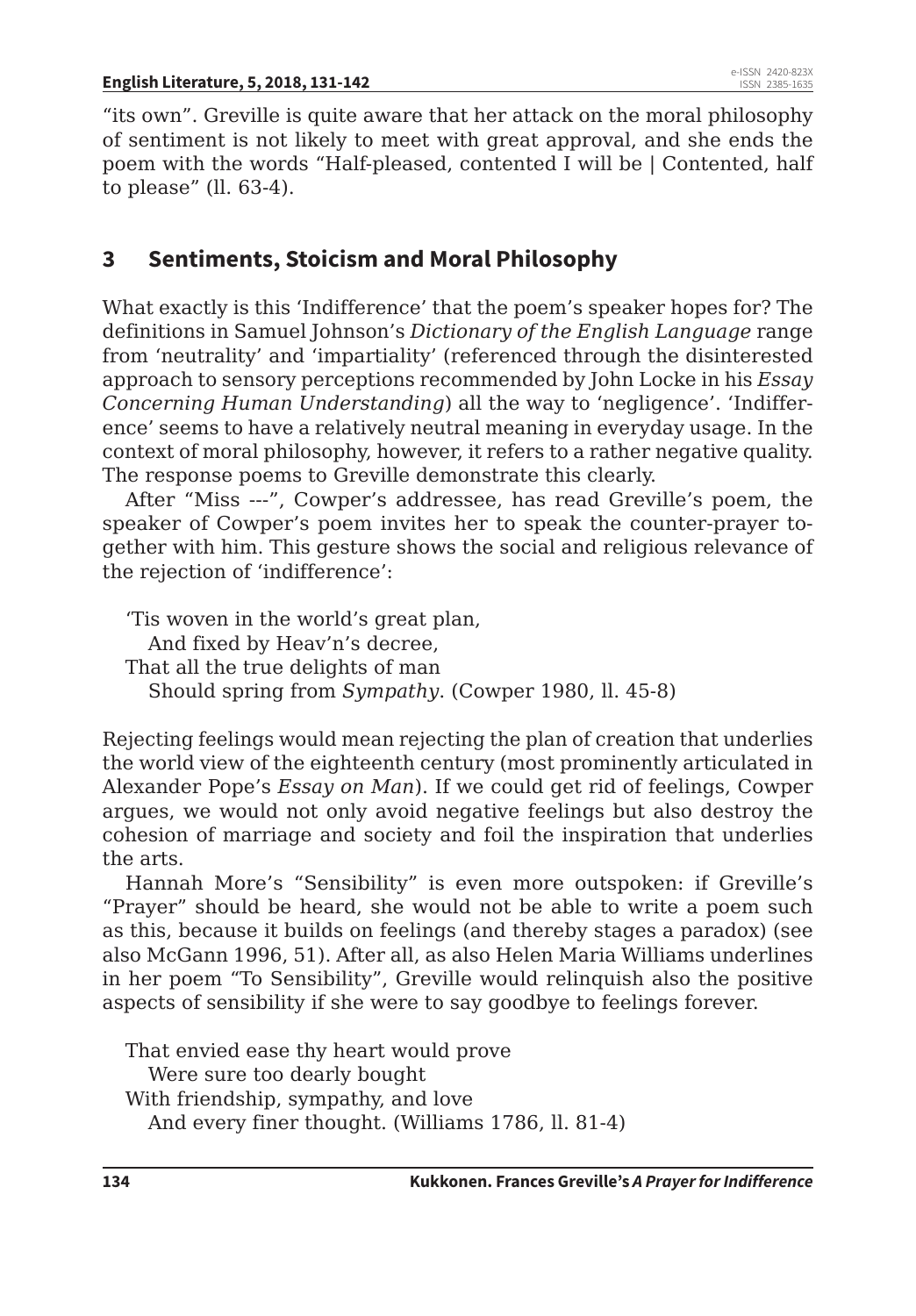Is there no successful road to indifference in the eighteenth-century world of thought? Maybe we can find this in the moral philosophy of Stoicism, which was rather popular in the mid-eighteenth century? The Stoic finds peace and tranquillity, as soon as she succeeds in taking a step back from the tempest of the emotions and in regarding said emotions as a noisy coulisse of opinions lodged between the world as it is and the world as we perceive it. In the dedicatory poem to Elizabeth Carter's translation of Epictetus, we read:

COME EPICTETUS! Arm my Breast [...] Oh teach my trembling Heart To scorn Affliction's Dart Teach me to mock the Tyrant Pain! ("An Irregular Ode" 1758, ll. 5-7)

The promise of Stoic serenity, however, that comes from surmounting emotions, is either ridiculed in the eighteenth century (see, for instance, Sterne's *Tristram Shandy*) or presented as unattainable (as with the Stoic philosopher in Johnson's *Rasselas*) (see also Norton 2012, 25-45). We find similar lines of argument in the response poems to Greville's *Prayer for Indifference*. In Lady Carlile's "The Fairy's Answer" (1781), for example, Oberon reports his frenetic, comical search for a "[g]rain of cold indifference", which is hopeless since such as substance would break "[t]hose laws which Fate has made" (ll. 46, 57).

The dedicatory poem to Carter's translation, cited above, is also at pains to underline that Epictetus and Stoic philosophy do not liberate the individual from the demands of Christian charity and sympathy. It asks Carter to turn her translation from ancient philosophy to the concerns of modern Christian teachings. There is no room for a Stoic 'indifference' that would break the bonds of moral feelings. When read against the main part of the poem, which revolves around a clearly Christian world of feeling and sentiment, the request that Epictetus should 'arm' the poem's speaker against the tempests of emotions turns almost mock-heroic. Carter then also states in her introduction, which offers an overview of Stoic philosophy for her eighteenth-century readers, that "[t]he absolute Indifference of all Externals, and the Position, That Things independent on Choice are nothing to us, the grand Point on which their Arguments turned, every one, who feels, knows to be false" (1758, xviii).

Eighteenth-century moral philosophy comes to a similar verdict. Shaftesbury writes: "Let indolence, indifference or insensibility be studies as an art, or cultivated with the utmost care, the passions thus restrained will force their prison" (1999, 214). Hutcheon comments on the "Vanity of some of the lower rate of Philosophers of the *Stoick Sect*". He observes, "That this *affectionate Temper* is true Virtue, and not that *undisturbed Selfishness*, were it attainable, every one would readily own who saw them both in Practice"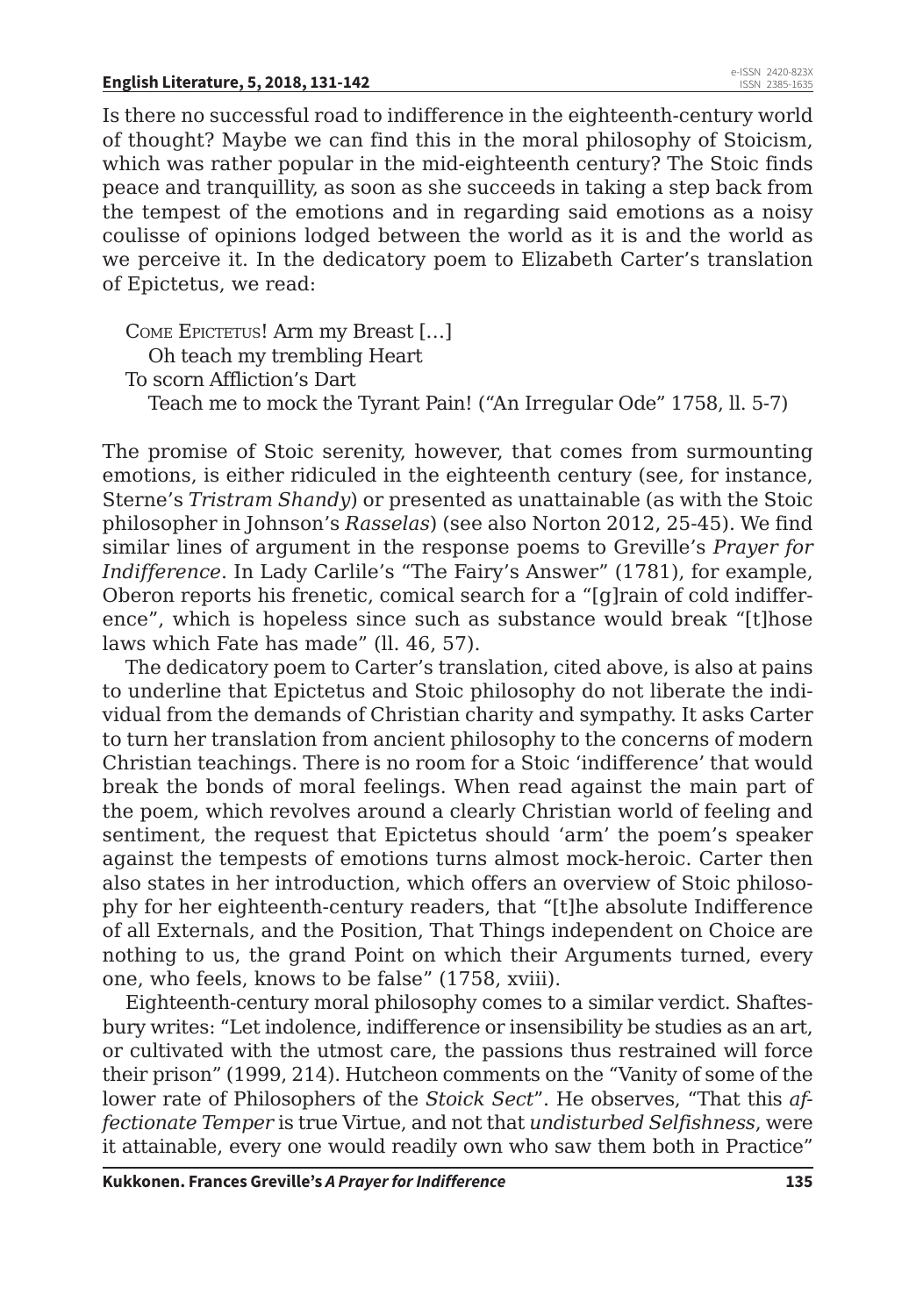(Hutcheson 2002, 83; italics in the original). The Stoic model of indifference, of equanimity (*apatheia*), which is not perturbed by any emotion, appears to be a pipe ream. On the contrary, the emotions we cannot escape are reconceptualised as "affectionate Temper" and turned into the guiding lights of virtue. Hutcheson's "moral sense", for example, depends on the "sensations" we feel in response to virtue and vice and it leads us to do the right thing. At the same time, the "moral sense" helps us towards happiness, because it makes us experience pleasure in the good qualities of others (78).**<sup>4</sup>**

Greville's poem questions these seemingly secure conclusions. Let us begin with the interesting parallel between Carter and Hutcheson when it comes to the basis of Stoic 'indifference': everyone knows from their own experience, either through their own feelings (as with Carter) or through their own reflections (as with Hutcheson) that the Stoic attempt to separate feelings and thoughts is not feasible. The reference back to one's own experience, through one's 'moral sense', then turns to the central moral instance in Hutcheson. Greville, however, asks Oberon to liberate her from exactly this 'sense'. "Take then this treacherous sense of mine, | Which dooms me still to smart" (ll. 29-30). Greville's speaker is happy to relinquish her painful emotions. "Sense" can be read as 'sensibility' (meaning the perception of feelings) in these verses, but it certainly also links to the 'moral sense' (meaning feeling as perception and moral discernment). She calls it "treacherous". First and foremost, it might mean that "sense" promises a happiness that it cannot deliver. But go a step further and the "treacherous sense" will not even be able to point you the right way in the social landscape. The compass needle of the sentimental heart no longer offers a reliable orientation, neither when it comes to interpersonal relationships, nor when it comes to transcendental matters. And the sentimental edifice of thought is about to collapse unto itself.

Greville is not the only eighteenth-century female author who criticises the culture of sentiment. Charlotte Lennox's poem "On Reading Hutcheson on the Passion"<sup>5</sup> states that Hutcheson's model is of no help to those already caught in the stream of emotions: "Why was thy soft philosophy addrest | All to the vacant ear, and quiet breast" (1760, 5-6). When examining Hutcheson's chapter "[h]ow far our several Affections and Passions are under our Power", it becomes indeed apparent that the philosopher does not offer any practical means to master one's feelings. This lies in the nature of his model. The 'moral sense' is given to each individual human being and it shows in quasi-automatic fashion which virtue one should

**<sup>4</sup>** Hutcheson refers to Marcus Aurelius for this point; certainly a thinker who does not belong to the "lower rate of Philosophers of the Stoick Sect".

**<sup>5</sup>** Lennox's poem exists in two different versions, published in her collection *Poems on Several Occasions* (1747) and in her journal *The Lady's Museum* (1760).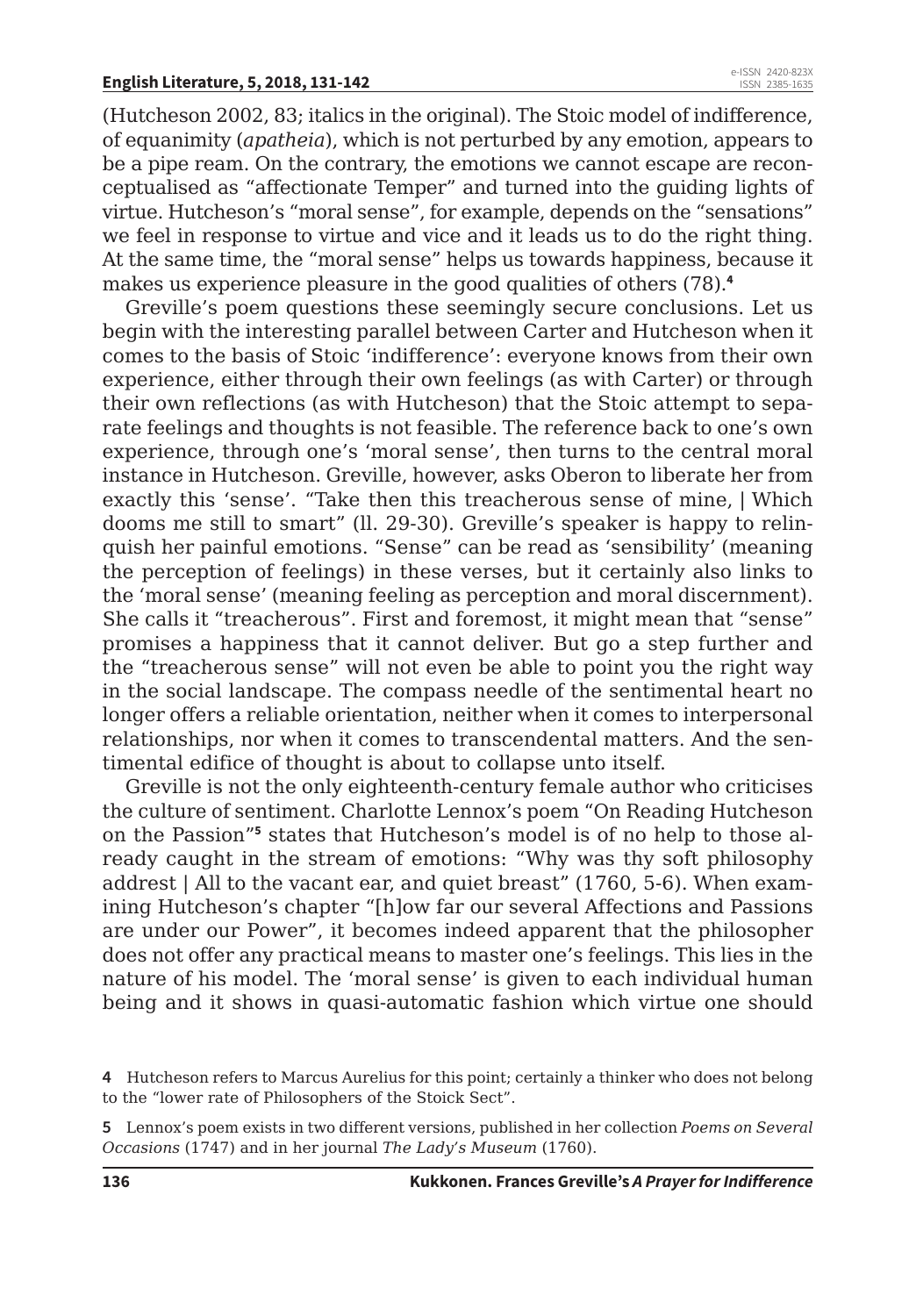admire and which vice one should despise. Hutcheson writes: "But 'tis plain, we have not in our power the modelling of our *Senses or Desires*, to form them for a private Interest: They are fixed for us by the author of our Nature" (2002, 82). Lennox draws from such remarks the conclusion that Hutcheson's system only works if you are already feeling rather little.**<sup>6</sup>** As she puts it, it is a philosophy for the "serenely stupid" (l. 13). Greville's criticism is less explicit. She shows that spontaneous emotions are often painful and that the moral dimension only works to intensify such pain. Neither Greville nor Lennox mention the term "virtue", which is central for Hutcheson, the Stoics and also Cowper (especially when it comes to the moral education of his female addressee in the poem). As female authors, Greville and Lennox know better than to criticise the moral superstructure and choose to target their criticism at the emotional model instead.

### **4 The Disenchantment of Greville**

We have seen how Greville reacts to the culture of sentiment of her days in a fashion that we could call, in line with Burney's characterisation of her godmother, "penetrant, puissant and [in certain moments] sarcastic". Burney also addresses her as a "fairy queen" (1823, 103) and, indeed, Greville chooses to embed her poem not into the Christian world order but into Shakespeare's fairy realm from *A Midsummer Night's Dream*. This strategy, which can also be traced as a topos of liberation in the work of other female authors of the period (see Doody 2000, 230-3), lends the poem a playful note and develops an alternative role for literature in the debate around feelings.

The speaker introduces Oberon as follows:

Sweet airy being, wanton sprite, That liv'st in woods unseen, And oft by Cynthia's silver light Trips't gaily o'er the green. (ll. 5-8)

After the speaker has presented her plea and imagined in some detail the effect of the healing potion, she describes her good wishes for Oberon and thereby gives further shape to the fairy world:

And so may never-fading bliss Thy flowery paths attend!

**6** While Lennox still hopes in the version from 1747 that she will master her passions and find repose, the version from 1760 switches into a different key and gives up on Hutcheson and the promise of his model.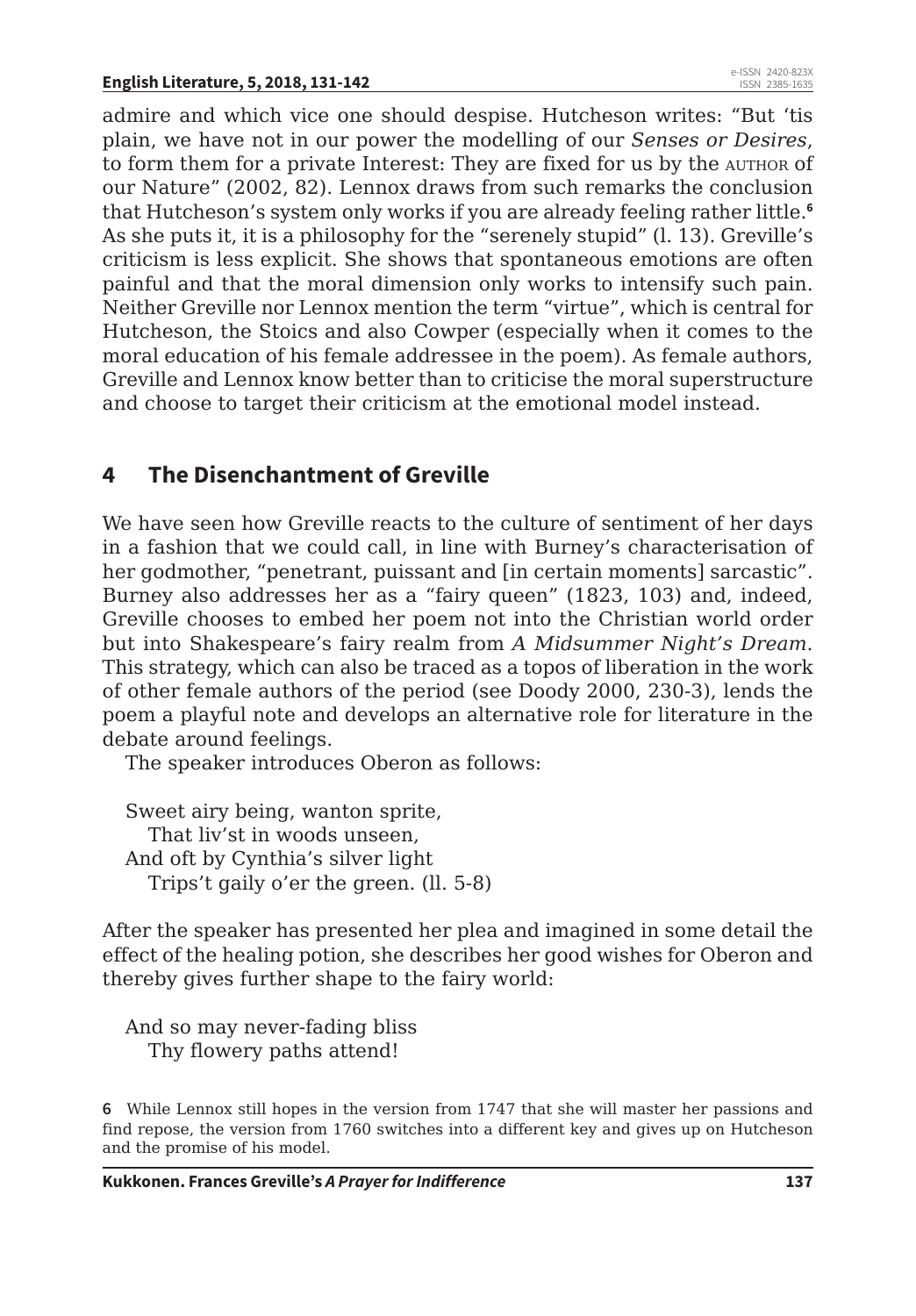To some new region of delight, Unknown to mortal tread. (ll. 51-6)

Through Oberon Greville conjures a fairy realm that emerges as dainty, skirts the mundane and embodies happiness. Oberon's paths are "unknown to mortal tread" and he lives in "woods unseen". This world is not accessible to human beings (and perhaps not even perceptible to them). "Glow-worms" and "acorn goblets" describe the measure of his world. While Oberon dances in the direction of new delights and never-ending felicity, the poem's speaker hopes for a less dynamic "sweet repose" and "sober ease" which will calm the compass needle of her heart. A moral human being cannot promenade on the paths of Oberon, and she cannot share either really or metaphorically his "acorn goblet" which is filled "with heaven's ambrosial dew, / From sweetest, freshest flowers distilled" (ll. 57-9). What remains for the human being is, at best, indifference.

Greville's poem seems to take up a phenomenon which Max Weber calls the "disenchantment of the world" (1988, 594). Weber discusses how the trust in reason, the development of rational science and philosophy and, eventually, the bureaucratic organisation of society turn the world into a prosaic, grim place. The study of the history of emotions also discusses this in terms of the self-disciplining through discourses around manners and politeness (see Elias 1994; Reddy 2001; Goring 2004). Of course, Weber is mainly addressing developments in the nineteenth century, but the notion of the 'disenchantment of the world' is already present in Friedrich Schiller's poem "The Gods of Greece" ("Die Götter Griechenlands" [1788] 1960). Schiller, just as Greville two decades earlier, links joy with fantasy and speaks of "beautiful creatures from fairy realms" ("schöne Wesen aus dem Fabelland", l. 4). In Schiller's poem, the heavens are empty, God appears distant and humans are merely "the first and most noble of the worms" ("der Würmer Erster, Edelster", l.190). Nature is dead, as it is now governed by science, and this turns also the speaker of Schiller's poem (who expresses himself on the part of humanity as a whole) into an unfeeling creature. In the eighteenth-century culture of feeling and sensibility, one might find scientific terms and measurements, such as the compass mentioned by Greville, but these serve to illustrate the movements of feelings not to stifle them. The world according to Shaftesbury or Cowper draws on these measurements to indicate to everyone how well it has been designed, while Greville and Schiller present an altogether different perspective.

Both Greville and Schiller use the notion of 'faerie' to show the boundaries of the culture of sentiment. Greville does not (yet) draw the boundaries between science and the arts as firmly as Schiller does. She rather plays with possible fictionalisations of older scientific models, such as the 'animal spirits', which come to be related to the fairy creatures. According to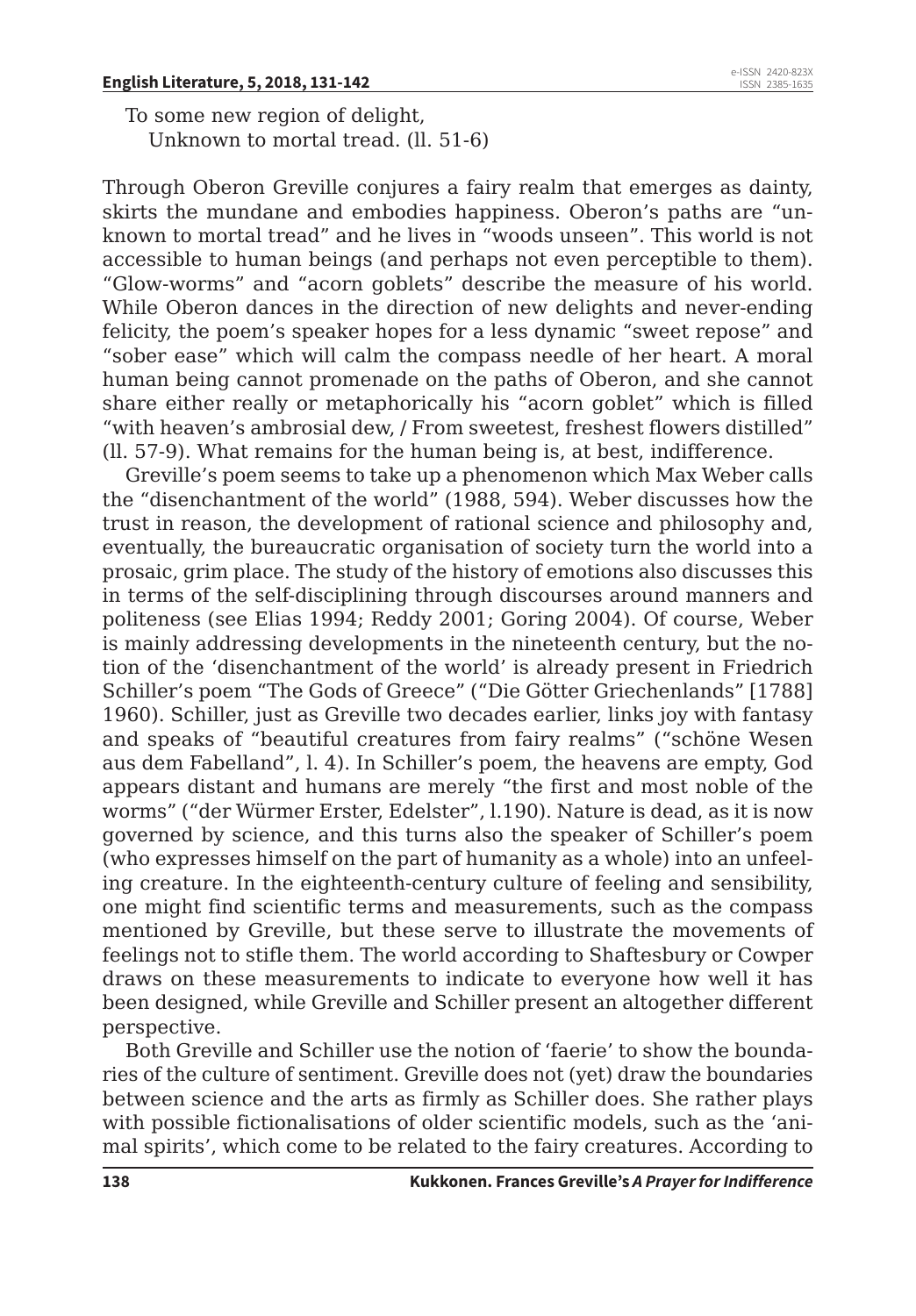the Renaissance conception, the 'animal spirits' are produced in the brain and their movements are closely linked to the 'passions' (see Arikha 2007). In the eighteenth century, Swift describes them satirically as "a crowd of little animals, but with teeth and claws extremely sharp", in "A Discourse Concerning the Mechanical Operations of the Spirit" (2008, 134). Like the individual bodies in Hobbes's Leviathan, they course through the nervous pathways and, depending on the shape of their bites, bring forth poetry, rhetoric and political writings (see also Sutton 1998, 138). The fairies in Shakespeare's *Midsummer Night's Dream* can indeed be read as 'animal spirits' that constantly provoke new feelings and love pains. Greville, I would argue, consciously reimagines Oberon in this light. On the one hand, she gives new life to the old notion that feelings emerge from the capricious 'animal spirits' and underscores that they by no means represent a reliable 'moral sense'. At the same time she takes Oberon into the service of her own cause and expects release from the tyranny of sentiment from him. Greville's fictionalisation of the animal spirits also reminds her contemporaries of the fact that poets are by no means tied to Hutcheson's model (even though the response poems, as we have seen, seem to assume so). Even if a visit from Oberon is unlikely and even if his potion has only imaginary powers (as the light touch of "haply some herb or tree" indicates; l. 14), the fairy realms offer an alternative model for thinking through the dominant culture of 'sentiment'. The rhythm of the poem, sashaying and almost swaggering, relates itself to Shakespeare's blank verse and carries readers from the strictures of sentiment into the imaginary world of *A Midsummer Night's Dream*.

# **5 Conclusion**

The link to Shakespeare's *A Midsummer Night's Dream* gives Greville the necessary cultural legitimisation to attack the culture of sentiment and, at the same time, allows her to develop an alternative model drawing on a literary tradition that is in the process of getting established and enhanced in those very decades. Shakespeare's plays more generally question the reliability of feelings. *A Midsummer Night's Dream*, in particular, presents two characters, Demetrius and Lysander, who show with the greatest sincerity feelings that (as the audience well knows) have been manipulated by the fairies. These feelings do not work as a moral compass; rather, they are the reason why Titania, Lysander and Demetrius cannot distinguish between dream and reality. Greville develops her criticism with a comparatively light touch through the fairy theme in her poem, but the numerous response poems show that she hit a nerve with her *Prayer for Indifference*.

William Reddy writes about the (French) theory of emotions in the eighteenth century: "sentimentalism's view of human nature was wrong in inter-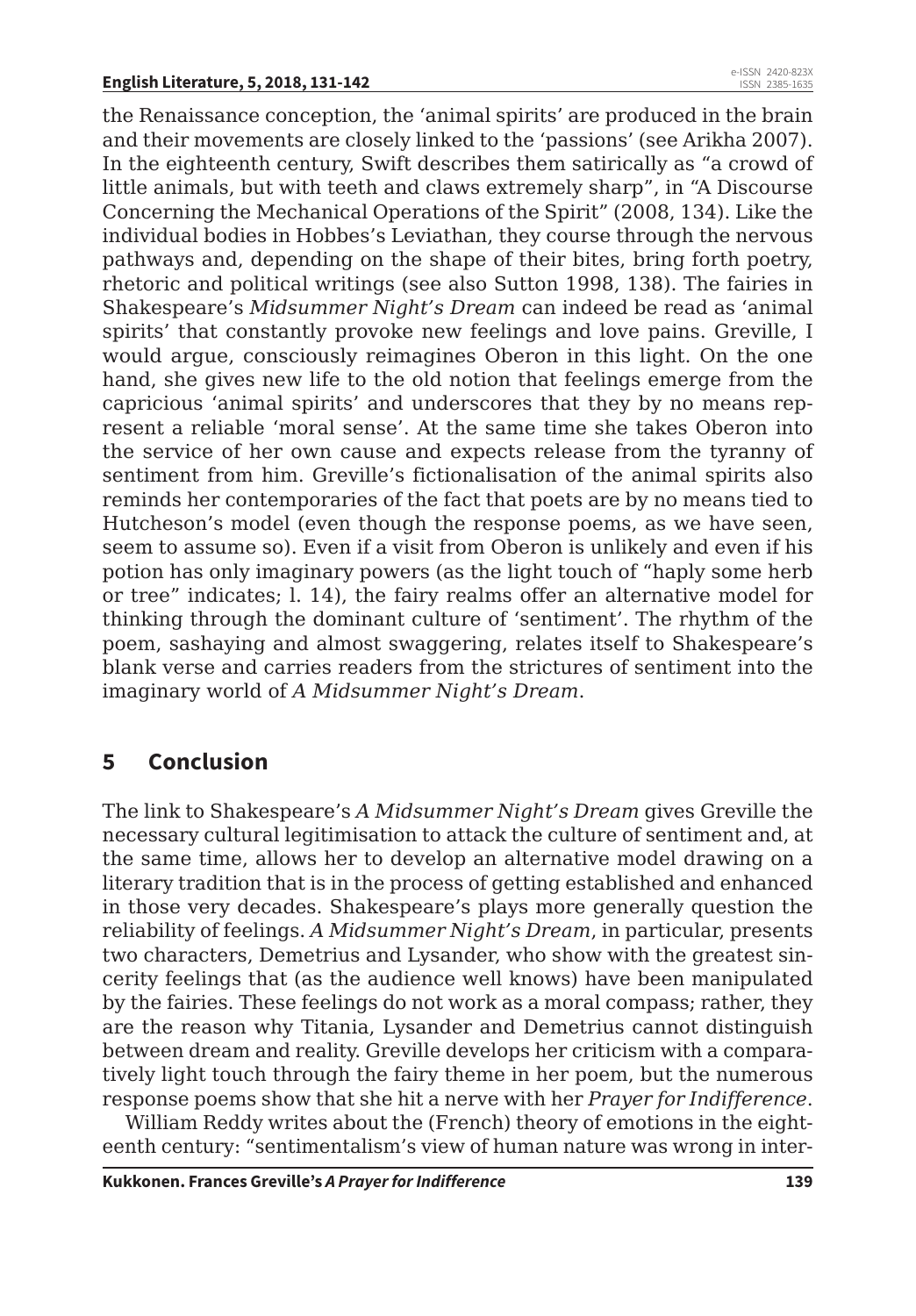esting ways" (2001, 146). No matter how much Hutcheson and Carter, as representatives of 'sentiments' and 'sensibility' appeal to the experience of their readers, doubts always remain as to whether their theory is generalisable to the extent they believe. These doubts emerge from that fact that the cultural model of the emotions only captures part of the larger cognitive phenomenon. Even if 'sensibility' was right at the centre of literary interest in the eighteenth century, dissenting voices found their place. Sarah Fielding works out the ironic discrepancies between feeling 'sentiment' and translating it into actually beneficial actions (see Gadeken 2002), and fainting and hysteria might also be interpreted as escape routes from the tyranny of sentiment rather than as confirmations of female sensibility (see Csengei 2012). With Shakespeare's Oberon, Greville brings literature itself as a player into this debate, both as a challenge to the familiar model of thinking about 'sentiment' and as a temporary liberation from the corset of 'moral sense'.

#### **Bibliography**

- Anon. (1758). "An Irregular Ode". *All the Works of Epictetus*. Translated by Elizabeth Carter. London. n.p.
- D'Arblay, Madame [= Frances Burney] (1832). *Memoires of Dr Burney, Arranged from His Own Manuscripts, from Family Papers and from Personal Recollections*, vol. 2. London: Edward Moxon.
- Arikha, Noga (2007). *Passions and Tempers: A History of Humours*. Toronto: Harper Perennial.
- Barker-Benfield, Graham (1992). *The Culture of Sensibility: Sex and Society in Eighteenth-Century Britain*. Chicago: University of Chicago Press.
- Carlisle, Lady (1781). "The Fairy's Answer". *The Lady's Poetical Magazine*, vol. 1. London: Printed for Harrison & co., 186-8.
- Carter, Elizabeth (transl.) (1758). "Introduction". *All the Works of Epictetus*. London: Printed by S. Richardson, i-xxiv.
- Cowper, William (1980). "Addressed to Miss--- On Reading the *Prayer for Indifference*". Baird, John D.; Ryskamp, Charles (eds), *1748-1782*. Vol. 1 of *The Poems of William Cowper*. Oxford: Oxford University Press, 74-7. DOI https://doi.org/10.1093/actrade/9780198118756.book.1.
- Csengei, Idilko (2012). *Sympathy, Sensibility and the Literature of Feeling in the Eighteenth Century*. Basingstoke: Routledge. DOI https://doi. org/10.1057/9780230359178.
- Doody, Margaret Anne (2000). "Women Poets of the Eighteenth Century". Jones, Vivien (ed.), *Women and Literature in Britain, 1700-1800*. Cambridge: Cambridge University Press, 217-37.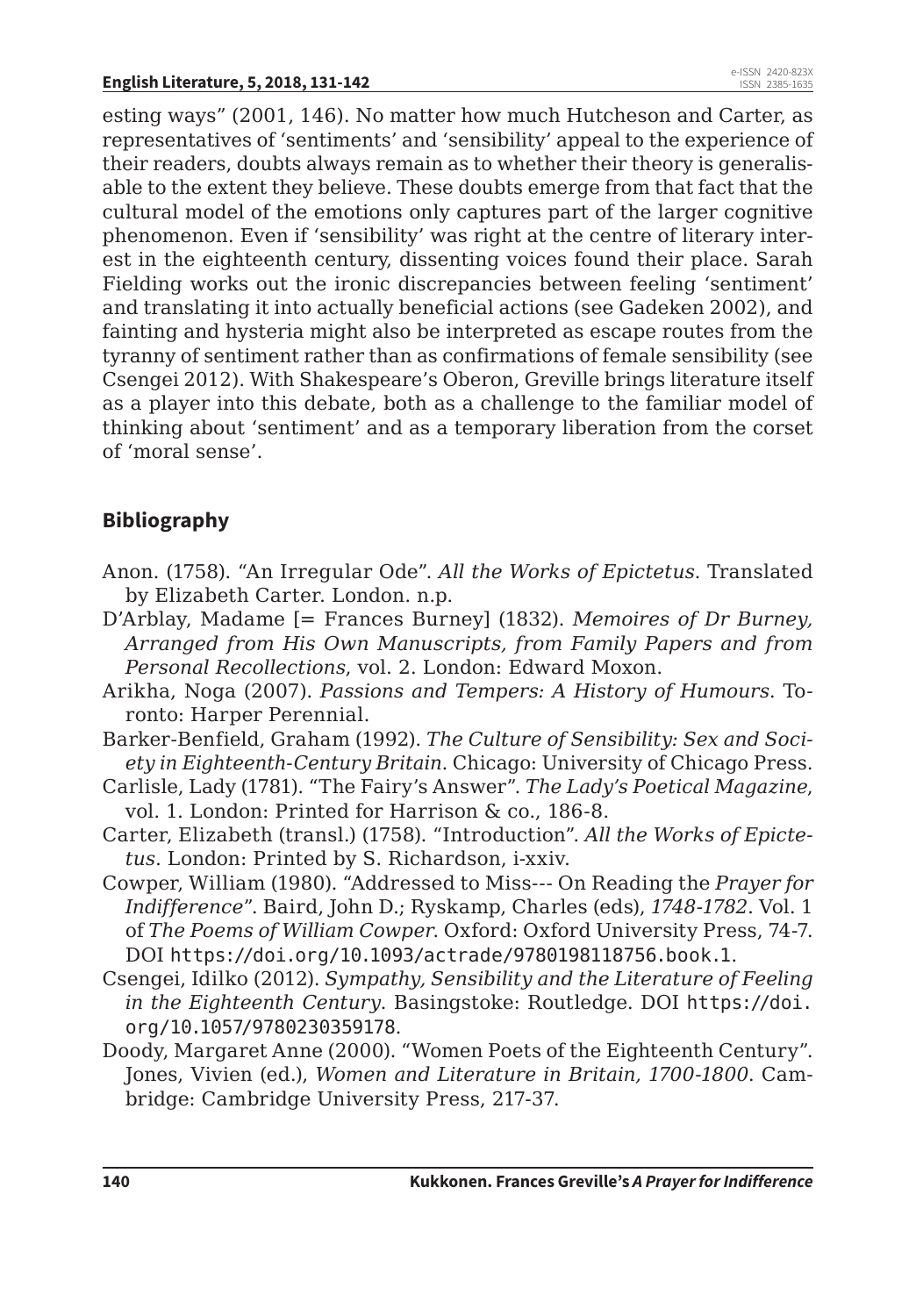- Elias, Norbert (1994). *The Civilizing Process: The History of Manners, State Formation and Civilisation*. Oxford: Oxford University Press. DOI https://doi.org/10.1093/oxfordhb/9780199935383.013.139.
- Gadeken, Sara (2002). "Sarah Fielding and the Salic Law of Wit". *Studies in English Literature*, 42(3), 541-57. DOI https://doi.org/10.1353/ sel.2002.0026.
- Goring, Paul (2004). *The Rhetoric of Sensibility in Eighteenth-Century Culture*. Cambridge: Cambridge University Press. DOI https://doi. org/10.1017/CBO9780511484261.
- Greville, Frances (1989). "A Prayer for Indifference". Lonsdale, Roger (ed.), *Eighteenth-Century Women Poets*. Oxford: Oxford University Press, 192-4.
- Grundy, Isobel (1988). "Indifference and Attachment: An Eighteenth-Century Poetic Debate". *Factotum*, 26, 15-16.
- Johnson, Samuel (2015). "Indifference". *A Dictionary of the English Language*. URL https://johnsonsdictionaryonline.com/ (2019-02-26).
- Hutcheson, Francis (2002). *An Essay on the Nature and Conduct of the Passions and Affections, with Illustrations on the Moral Sense*. Edited by Aaron Garrett. Indianapolis: Liberty Fund.
- Lennox, Charlotte (1747). "On Reading Hutcheson on the Passions". *Poems on Several Occasions. Written by a Young Lady*. London: Printed for Harrison & co., 37-8.
- Lennox, Charlotte (1760-61) "On Reading Hutcheson on the Passions". *The Lady's Museum*, vol. 2. London: J. Newbery, 667.
- McGann, Jerome (1996). *The Poetics of Sensibility: A Revolution in Literary Style*. Oxford: Oxford University Press.
- Mullan, John (1988). *Sentiment and Sociability: The Language of Feeling in the Eighteenth Century*. Oxford: Clarendon Press. DOI https://doi. org/10.1093/acprof:oso/9780198122524.001.0001.
- Norton, Brian Michael (2012). *Fiction and the Philosophy of Happiness: Ethical Inquiries in the Age of Enlightenment*. Lanham: Massachusetts University Press.
- Reddy, William (2001). *The Navigation of Feeling: A Framework for the History of Emotions*. Cambridge: Cambridge University Press. DOI https://doi.org/10.1017/cbo9780511512001.
- Rizzo, Betty (1994). *Companions Without Vows: Relationships Among Eighteenth-Century British Women*. Athens (GA): University of Georgia Press.
- Rizzo, Betty (2015). "Greville [née Macartney], Frances". *Oxford Dictionary of National Biography*. URL https://doi.org/10.1093/ref:odnb/66076 (2019-02-22).
- Schiller, Friedrich (1960). "Die Götter Griechenlands". Fricke, Gerhard; Göpfert, Herbert G. (Hrsgg.), *Gedichte und Dramen I*. Bd. 1 von *Sämtliche Werke*. München: dtv Verlag, 162-9.